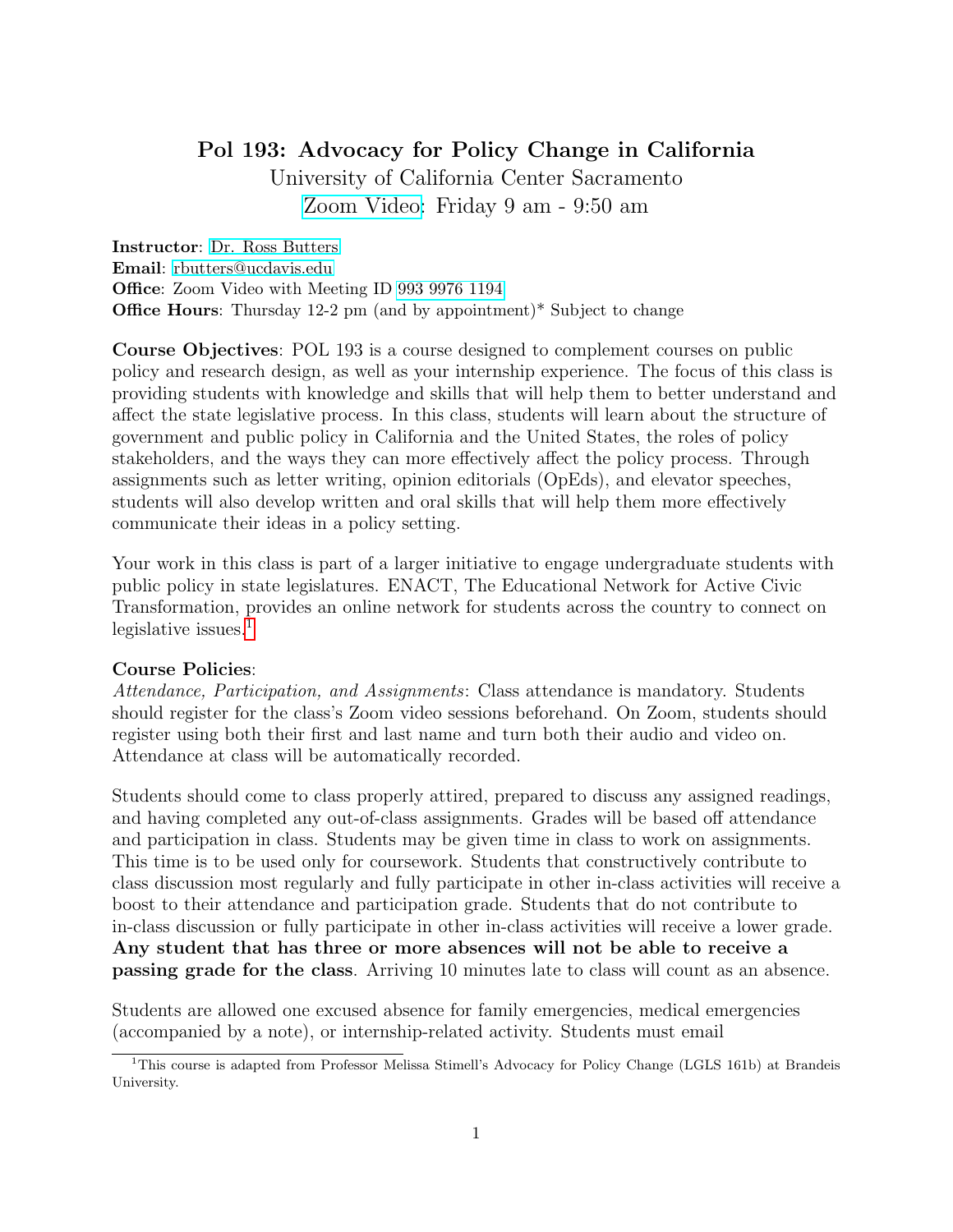[uccsabsences@ucdavis.edu](mailto:uccsabsences@ucdavis.edu) and complete a make-up assignment (assigned by the instructor) to receive an excused absence. After one excused absencse, absences are only excused for extenuating circumstances.

The course's Zoom Meeting link is [993 9976 1194](https://ucdavis.zoom.us/j/99399761194)

Late Policy: Late assignments will be penalized 5% for each day they are late, including weekends. Extensions will be allowed only in the event of a medical or family emergency. The emergency must be documented [doctor's note] in order to be able to have an extension. If documentation is provided, then a decision will be made regarding whether you will be granted an extension. Any requests for an incomplete must be accompanied by a written medical report.

Grade Appeals: Students will have one week from when grades are posted to appeal their grade. All appeals must include a typed, double spaced statement explaining why you are requesting a grade appeal, and you must justify with evidence from your exam, paper, or summaries. If you choose to appeal your grade, the instructor reserves the right to increase or decrease the existing grade.

Pass/No Pass Grading: If you opt to take this course  $P/NP$ , in order to receive a P (Pass), you must turn in all required assignments. Failure to do so will result in you not being able to receive a P (Pass).

### Academic Honesty:

It goes without saying that all of your graded work must be done by you without assistance from others. You are encouraged to discuss the class and materials with others, but your answers to exam questions and your written essays must be yours and yours alone, with proper attribution for sources you wish to cite. If you are unfamiliar with the University's policy on academic dishonesty and associated penalties, see [Code of Academic Conduct.](https://ossja.ucdavis.edu/code-academic-conduct?utm_source=sja&utm_medium=redirect-page)

#### Reporting Duties:

Please be advised that UC Center Sacramento professors, instructors, teaching assistants, and administrators are mandatory reporters under Title IX. This means that we are required to pass on reports from students, whether communicated verbally during class discussion or office hours or as part of a written assignment or exercise, to the UC Davis Title IX officer and other relevant UC Davis officials. If you wish to seek out help or resources with a non-mandated reporter, please see [Confidential and Non-Confidential](https://sexualviolence.ucdavis.edu/get-support) [Support Services.](https://sexualviolence.ucdavis.edu/get-support)

#### Students with Disabilities:

Any student who, because of a disability, may require some special arrangements in order to meet any of the course requirements should contact the instructor as soon as possible to make necessary accommodations. It is the responsibility of the student to request accommodation for individual learning needs. UC Davis will make every attempt to accommodate all qualified students with disabilities.

## Grading Policy: